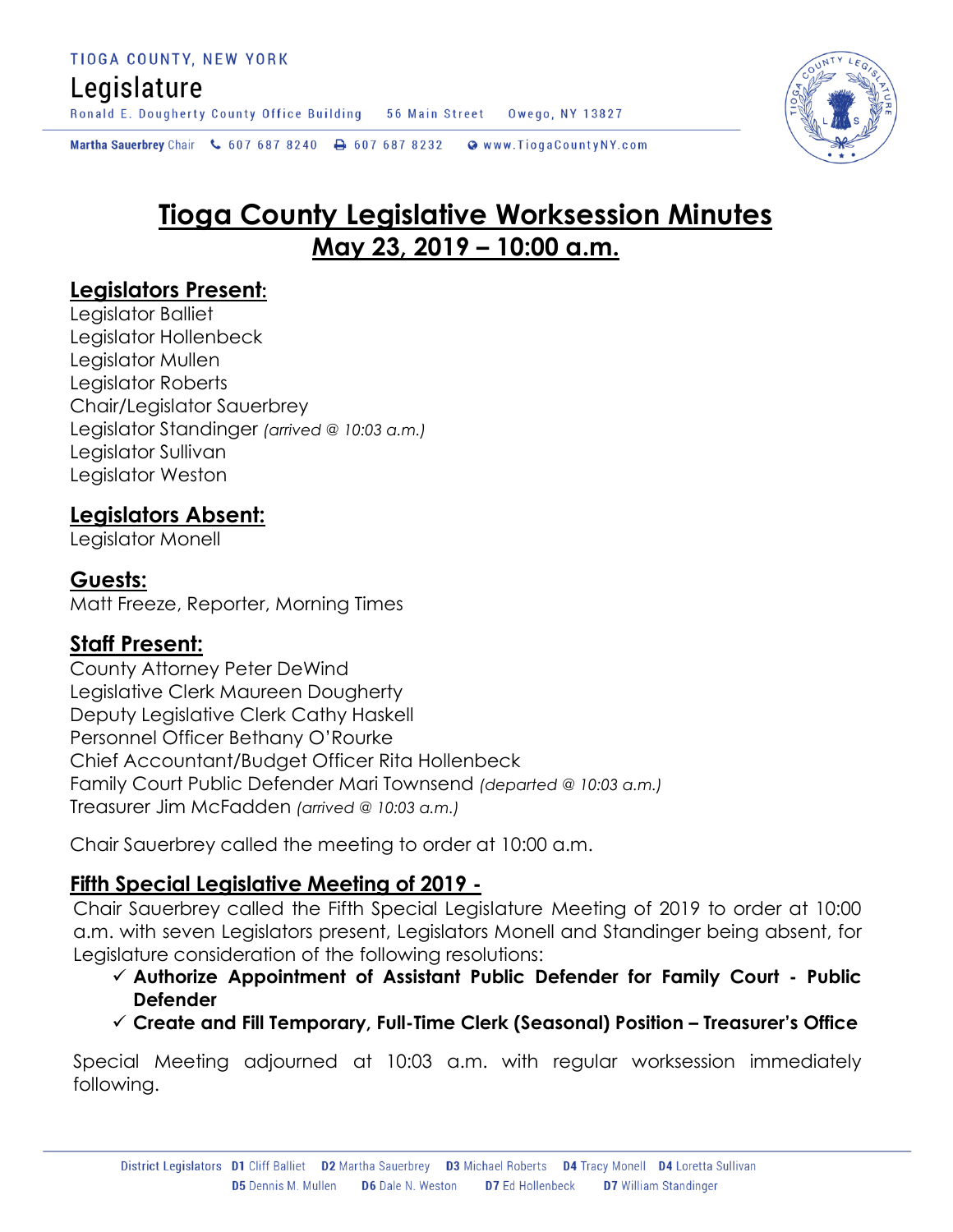#### TIOGA COUNTY, NEW YORK

## Legislature

Ronald E. Dougherty County Office Building 56 Main Street Owego, NY 13827

Martha Sauerbrey Chair & 607 687 8240 \ 607 687 8232 \ @ www.TiogaCountyNY.com

## **Approval of Worksession Minutes – May 9, 2019 -**

Legislator Sullivan motioned to approve the May 9, 2019 Legislative Worksession minutes as written, seconded by Legislator Hollenbeck with Legislators Balliet, Hollenbeck, Mullen, Roberts, Sauerbrey, Standinger, Sullivan, and Weston voting yes with Legislator Monell being absent. Motion carried.

### **Action Items -**

There are currently no action items at this time.

#### **Other –**

- *Employee Recognition Pin Ceremonies -* Chair Sauerbrey reported the Employee Recognition Committee (ERC) conducted pin ceremonies this week for employees serving 5 – 30 years of service. Chair Sauerbrey reported this is a good program and it is important to recognize our employees. Chair Sauerbrey thanked Legislator Hollenbeck for attending.
- *Employee Recognition Luncheon –* Chair Sauerbrey reported the Employee Recognition Luncheon is scheduled for Wednesday, May 29<sup>th</sup>, at 12:00 p.m. at Donoli's Restaurant for employees with 25 or more years of service. Chair Sauerbrey reported Legislators interested in attending should contact Camille Mattison-Corneby in the Personnel Office to RSVP.
- *Tioga Tobacco Asset Securitization Corporation Annual Meeting –* Chair Sauerbrey reported the annual meeting is scheduled for June 20, 2019 following the Legislative Worksession. Chair Sauerbrey reported this corporation was formed for the purpose of acquiring settlement proceeds from the class action lawsuit years ago. The Corporation is required to conduct annual meetings.
- √ **Annual Financial Disclosures and Policy Review Attestations Legislative Clerk** Dougherty inquired as to whether the Legislature has complied with the submissions of the financial disclosures and policy review attestations. County Attorney DeWind reported he is not aware of any issues or non-compliance.

## **Executive Session –**

Motion by Legislator Sauerbrey, seconded by Legislator Sullivan to move into Executive Session to discuss an individual personnel matter. Motion carried to go into Executive Session at 10:07 a.m. with County Attorney DeWind, Personnel Officer O'Rourke, Treasurer McFadden, and Chief Account Hollenbeck remaining in attendance.

Executive Session adjourned at 10:26 a.m.